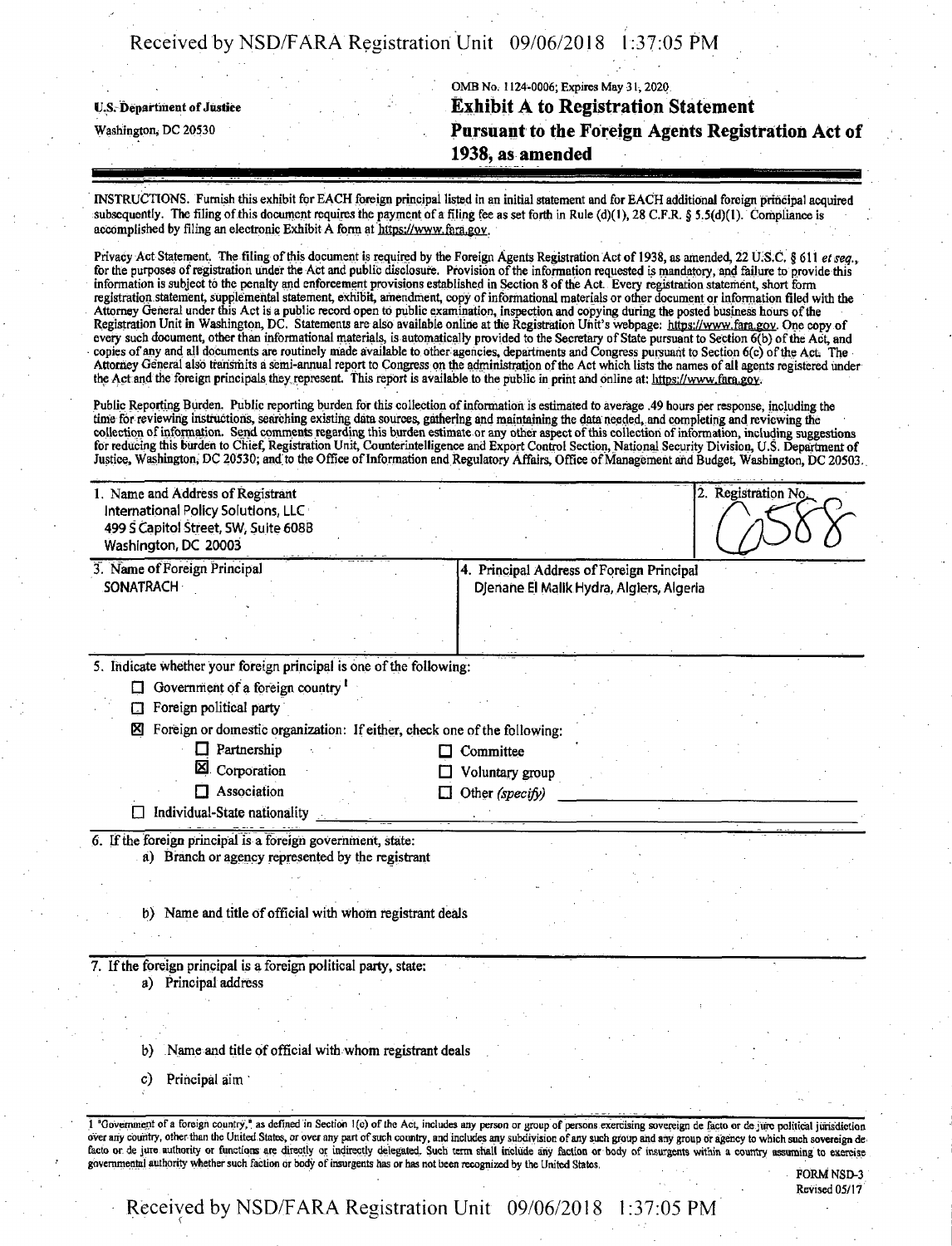**8. Ifthe foreign principal is not a foreign government or a foreign political party:**

a) State the nature of the business or activity of this foreign principal.

**Sonatrach is an Algerian government-owned company formed to explore the hydrocarbon resources of the country. Its diversified activities cover all aspects of production: exploration, extraction, transport, and refining. It has diversified into petrochemistry and the desalination ofseawater.**

**b) Is this foreign principal:**

| Supervised by a foreign government, foreign political party, or other foreign principal         | Yes $\Box$ No $\Box$      |
|-------------------------------------------------------------------------------------------------|---------------------------|
| Owned by a foreign government, foreign political party, or other foreign principal              | Yes $\boxtimes$ No $\Box$ |
| Directed by a foreign government, foreign political party, or other foreign principal           | Yes $\Box$ No $\Box$      |
| Controlled by a foreign government, foreign political party, or other foreign principal         | Yes $\Box$ No $\Box$      |
| Financed by a foreign government, foreign political party, or other foreign principal           | Yes $\Box$ No $\Box$      |
| Subsidized in part by a foreign government, foreign political party, or other foreign principal | Yes $\Box$ No $\Box$      |
|                                                                                                 |                           |

9. Explain fully all items answered "Yes" in Item 8(b). (If additional space is needed, a full insert page must be used.)

**SONATRACH is owned by the People's Democratic Republic of Algeria.**

10. If the foreign principal is an organization and is not owned or controlled by a foreign government, foreign political party or other **foreign principal, state who owns and controls it**

**EXECUTION** 

In accordance with 28 U.S.C. § 1746, the undersigned swears or affirms under penalty of perjury that he/she has read the information set forth in this Exhibit A to the registration statement and that he/she is familiar with the contents thereof and that such **contents are. in their entirety true and accurate to the best ofhis/her knowledge and belief.**

**Date ofExhibit A Name and Title** 05 **David C. Jory, Managing Member** 120.8

**N/A**

| $\sim$ 100 $\pm$ | ٠       |
|------------------|---------|
|                  | ۰.<br>w |
| ٠                |         |
|                  |         |
|                  |         |
|                  |         |
|                  | -       |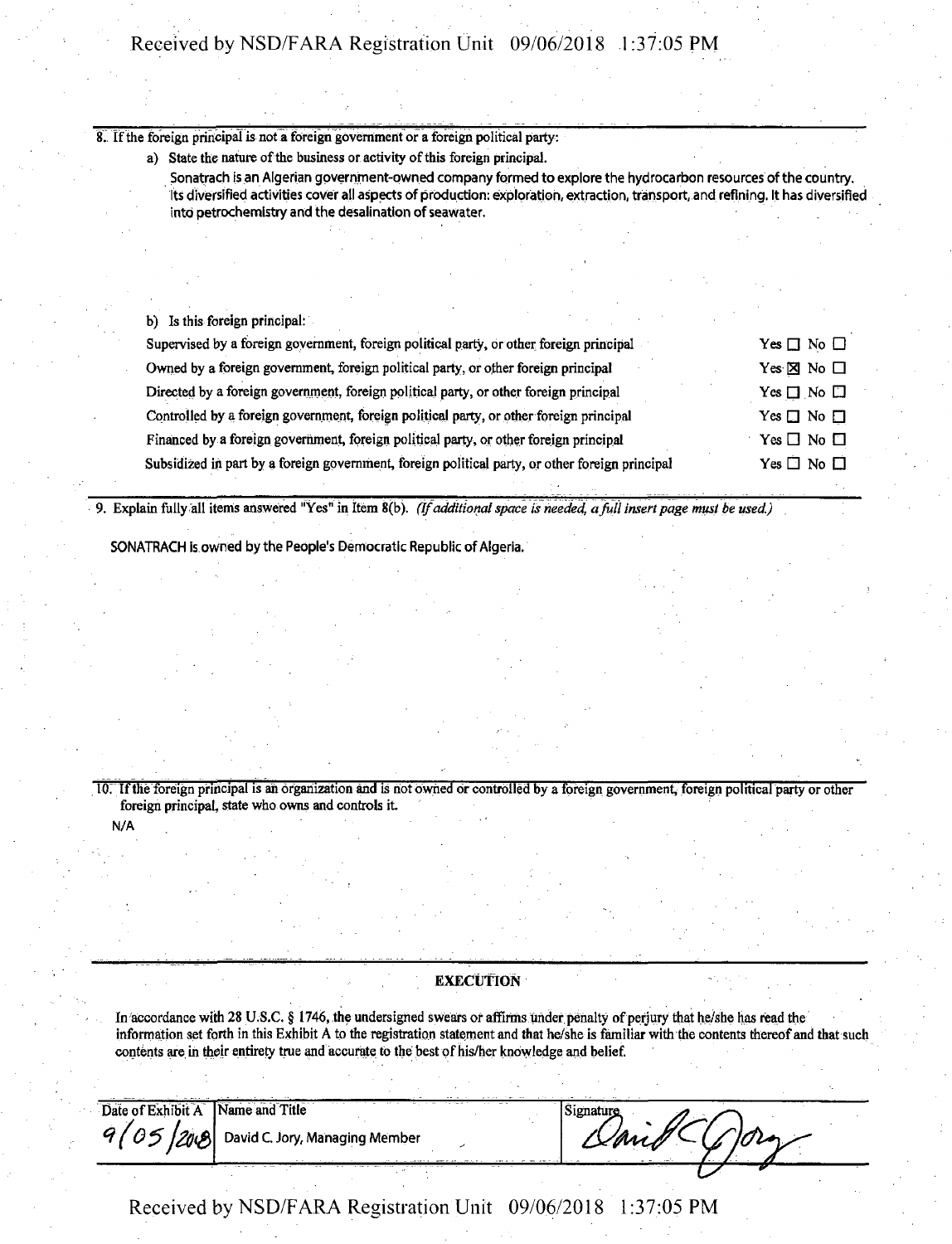OMB No. 1124-0004; Expires May 31,2020 **u.s. Department** of**Justice Exhibit B to Registration Statement** Washington, dc <sup>20530</sup> **Pursuant to the Foreign Agents Registration Act of 1938, as amended**

INSTRUCTIONS. A registrant must furnish as an Exhibit B copies ofeach written agreement and the terms and conditions of each oral agreement with his foreign principal, including all modifications of such agreements, or, where no contract exists, a full statement of all the circumstances by reason of which the registrant is acting as an agent of a foreign principal. Compliance is accomplished by filing an electronic Exhibit B form at https://www.fara.gov.

Privacy Act Statement. The filing ofthis document is required for the Foreign Agents Registration Act of 1938, as amended, 22 U.S.C. § 611 *et seq.,* for the purposes of registration under the Act and public disclosure. Provision of the information requested is mandatory, and failure to provide the information is subject to the penalty and enforcement provisions established in Section 8 ofthe Act Every registration statement, short form registration statement, supplemental statement, exhibit, amendment copy ofinformational materials or other document or information filed with the Attorney General under this Act is a public record open to public examination, inspection and copying during the posted business hours ofthe <sup>&</sup>lt; Registration Unit in Washington, DC. Statements are also available online at the Registration Unit's webpage: https://www.fara.gov. One copy of every such document, other than informational materials, is automatically provided to the Secretary of State pursuant to Section 6(b) of the Act, and copies of any and all documents are routinely made available to other agencies, departments and Congress pursuant to Section 6(c) ofthe Act. The Attorney General also transmits a semi-annual report to Congress on the administration ofthe Aqt which lists;the names ofall agents registered under the Act and the foreign principals they represent. This report is available to the public in print and online at: https://www.fara.gov.

Public Reporting Burden. Public reporting burden for this collection ofinformation is estimated to average .33 hours per response, including the time forreviewing instructions, searching existing data sources, gathering and maintaining the data needed, and completing and reviewing the collection of information. Send comments regarding this burden estimate or any other aspect of this collection of information, including suggestions for reducing this burden to Chief, Registration Unit, Counterintelligence and Export Control Section, National Security Division, U.S. Department of Justice, Washington, DC 20530; and to the Office of Information and Regulatory Affairs, Office of Management and Budget, Washington, DC 20503.

| 1. Name of Registrant                 | .<br>Registration No.<br> |
|---------------------------------------|---------------------------|
| <b>International Policy Solutions</b> |                           |

3. Name ofForeign Principal

**SONATRACH**

#### Check **Appropriate** Box:

- 4.  $\boxtimes$  The agreement between the registrant and the above-named foreign principal is a formal written contract. If this box is checked, attach a copy of the contract to this exhibit.
- $5.$  There is no formal written contract between the registrant and the foreign principal. The agreement with the above-named foreign principal has resulted from an exchange of correspondence. If this box is checked, attach a copy of all pertinent correspondence, including a copy of any initial proposal which has been adopted by reference in such correspondence.
- 6.  $\Box$  The agreement or understanding between the registrant and the foreign principal is the result of neither a formal written contract nor an exchange ofcorrespondence between the parties. Ifthis box is checked, give a complete description below of the terms and conditions of the oral agreement or understanding, its duration, the fees and expenses, if any, to be received.
- 7. Describe fully the nature and method of performance of the above indicated agreement or understanding.

**Coordinate activities within the US designed to project an up-to-date image ofthe SONATRACH, the Algerian government** and Algeria's role in regional and world affairs, to keep US policymakers briefed and current on developments in Algeria, **and to promote Congressional^ nongovernmental organizational, public and media support for SONATRACH's legitimate interests and policy goals.**

> FORM NSD4 Revised 05/17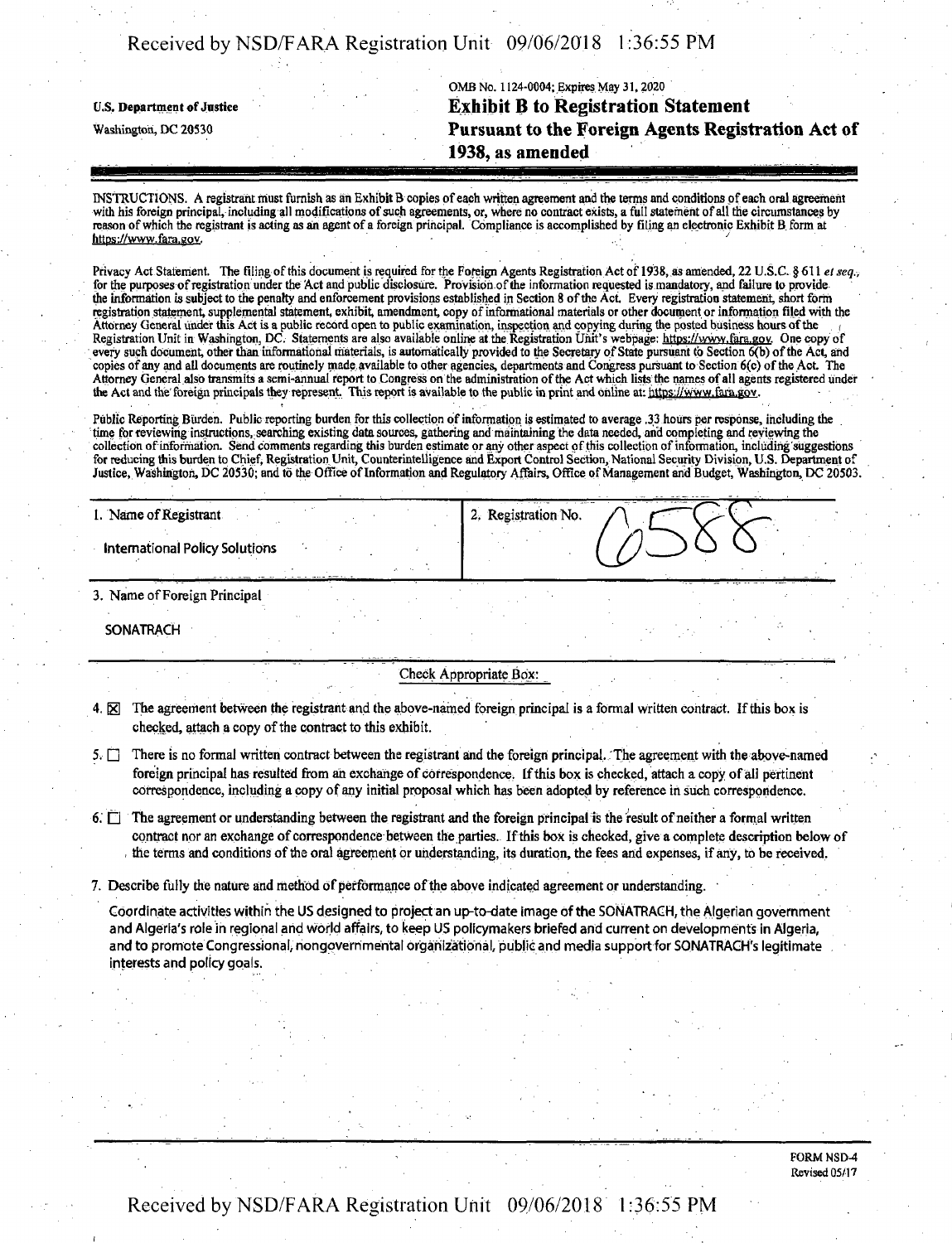8. Describe fully the activities the registrant engages in or proposes to engage in on behalf of the above foreign principal.

**Rendering services to the SONATRACH with respect to legislative, regulatory, administrative and media matters of Importance to the SONATRACH.**

Providing counsel to and conduct lobbying activities for the benefit of the Government of Algeria and the SONATRACH in **particular.**

**Working with American business communities to increase their interest toward the SONATRACH, its affiliates and more generally Algeria in terms of partnership, business and investment**

**Actively and aggressively promoting trade and partnership between the SONATRACH, and/or its affiliates, and US companies and more generally promote commercial partnership and investment between Algeria and the United States. Contributing to strengthen the relations of friendship and cooperation between the SONATRACH, and/or its affiliates, and US companies and between Algeria and the United States. \***

**Working with members and staff ofthe Congressional and Executive branches ofthe United States government to facilitate a greater understanding ofthe SONATRACH's concerns and Algeria's concerns and their positions on various issues. Mobilizing non-governmental organizational, public and media supportfor the SONATRACH, its affiliates and Algeria. Promoting Algeria's role of peace and cooperation in world and regional affairs.**

**Enhancing the image ofthe SONATRACH, its affiliates and Algeria in the United States.**

**Assisting SONATRACH, its Affiliates and Algeria to increase the pace of growth in science, technology, engineering, and math programs. Introducing higher learning institutions to SONATRACH.**

Will the activities on behalf of the above foreign principal include political activities as defined in Section 1(o) of the Act and in **the footnote below? Yes**  $\boxtimes$  **No D** 

If yes, describe all such political activities indicating, among other things, the relations, interests or policies to be influenced **together with the means to be employed to achieve this purpose.**

All activities listed in item will be undertaken in order to communicate information to the principal as well as to communicate information about the principal and its issues of concern to interested parties in the public sector. At the request of the principal, meetings with members of Congress and their staff, executive branch officials, members of the **media, and non-governmental organizations may be arranged.**

#### EXECUTION

In accordance with 28 U.S.C. § 1746, the undersigned swears or affirms under penalty of perjury that he/she has read the information set forth in this Exhibit B to the registration statement and that he/she is familiar with the contents thereof and that such **contents are in their entirety true and accurate to the best ofhis/her knowledge and belief.**

*Ohie*  $\alpha$  **C** *Z D Z Z D Z Q Z D Z Q Da*vid C. Jory, Managing Partner Date of Exhibit **B Name and Title Signature** 'l an a Footnote: "Political activity," as defined in Section 1(o) of the Act, means any activity which the person engaging in believes will, or that the person intends to, in any way influence<br>any agency or official of the Govern party.

**r**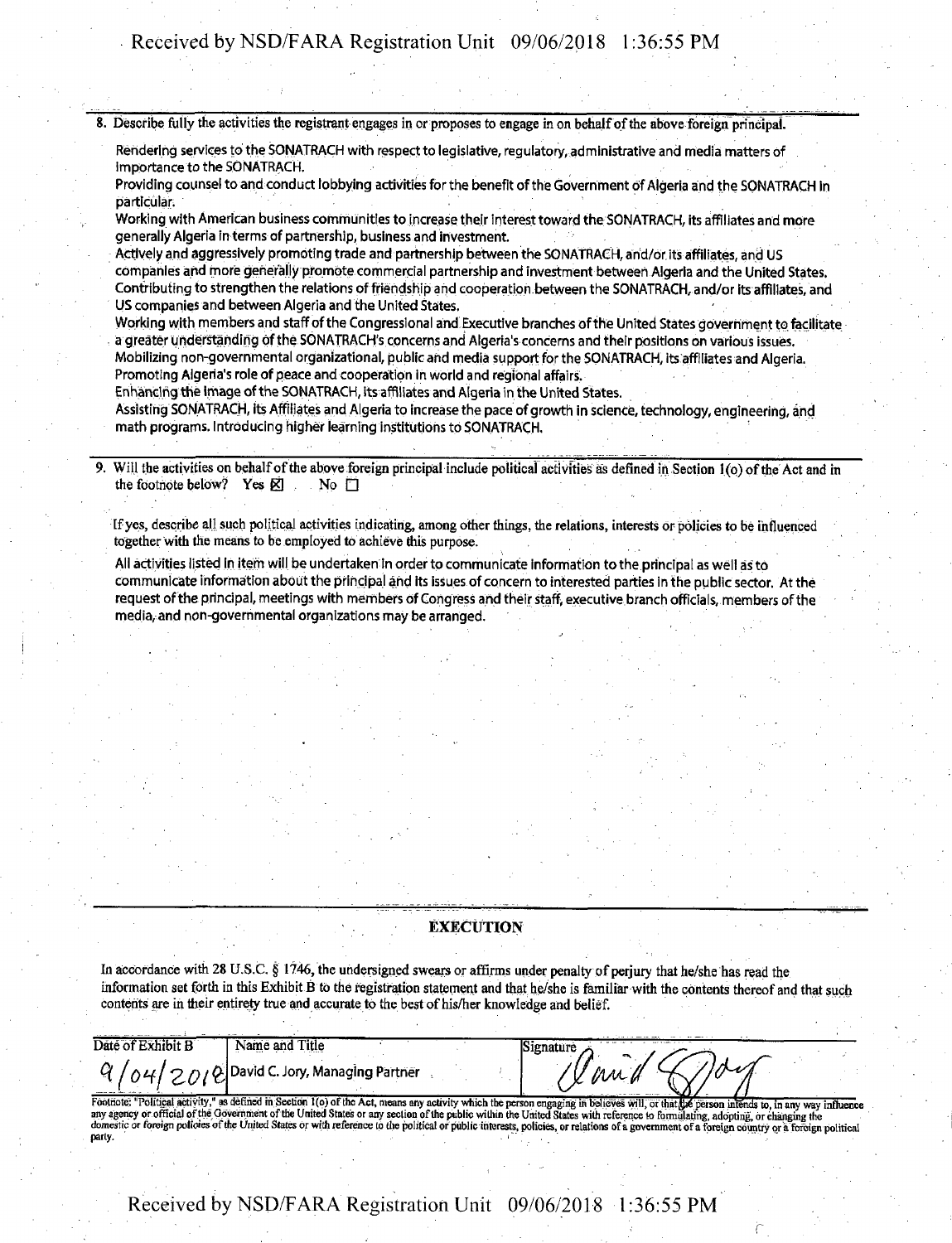# CONSULTING AGREEMENT

BETWEEN

# **SONATRACH**

# AND

# INTERNATIONAL POLICY SOLUTIONS, llc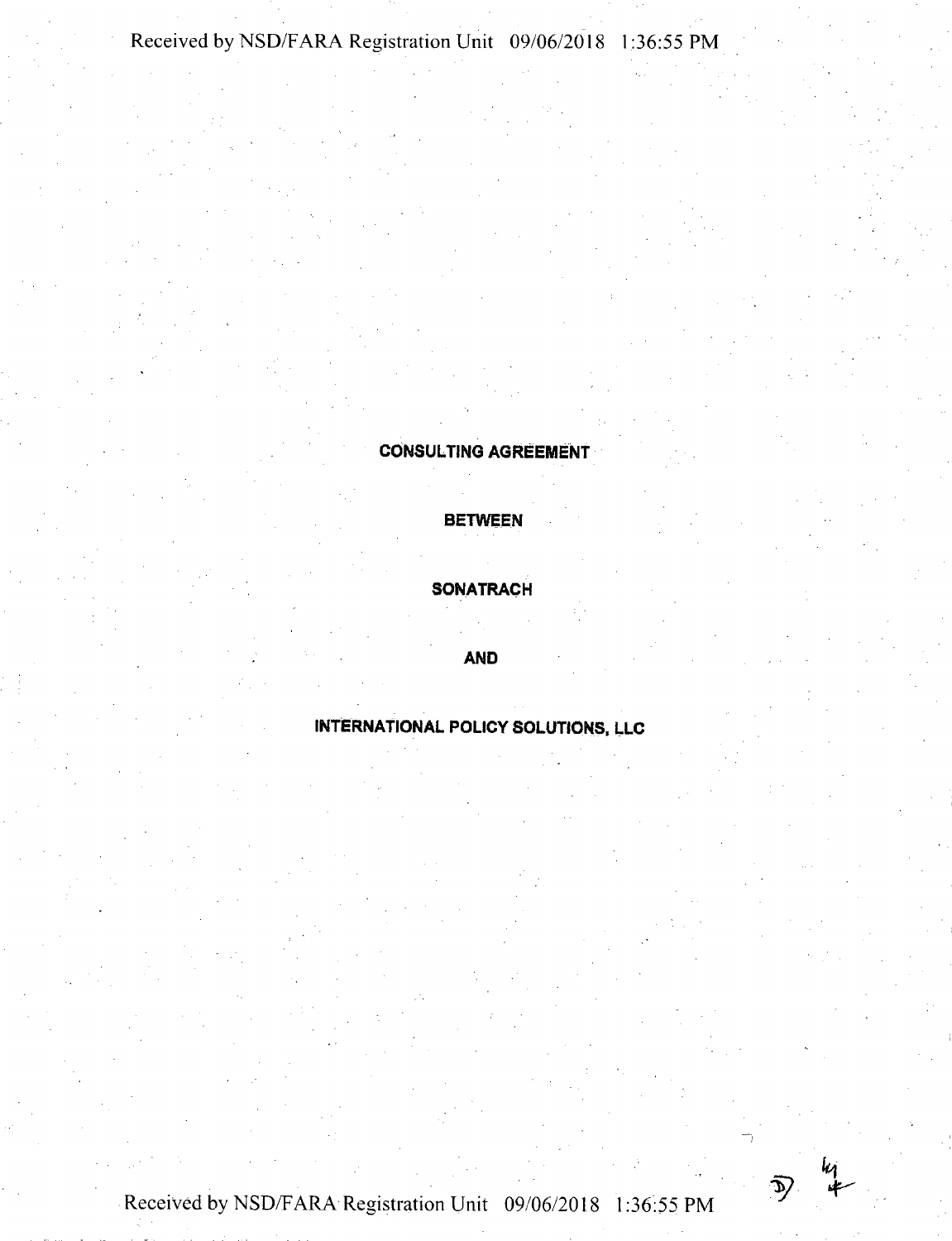| SUMMARY |  |
|---------|--|
|         |  |

| Article<br>1:        | Scope                                       |
|----------------------|---------------------------------------------|
| Article 2:           | <b>Nature of Services</b>                   |
| Article 3:           | Fees                                        |
| Article 4:           | Tax                                         |
| Article<br>5:        | Conditions of Payment and Invoicing         |
| <b>Article</b><br>6. | <b>Bank Domiciliation</b>                   |
| Article<br>- 7:      | <b>Office's Obligations</b>                 |
| Article<br>8.        | Subcontracting                              |
| Article, 9:          | <b>Ownership of Documents</b>               |
| Article 10:          | Confidentiality                             |
| Article 11:          | Notifications                               |
| Article 12:          | <b>Duration</b>                             |
| Article 13:          | Termination                                 |
| Article 14:          | Applicable Law                              |
| Article 15:          | Settlement of Dispute                       |
| Article 16:          | <b>Effective Date</b>                       |
| Article 17:          | <b>General Provisions</b>                   |
| Article 18:          | Indemnification and Limitation on Liability |
| Article 19:          | Representation                              |

Received by NSD/FARA Registration Unit 09/06/2018 1:36:55 PM

 $\bar{p}$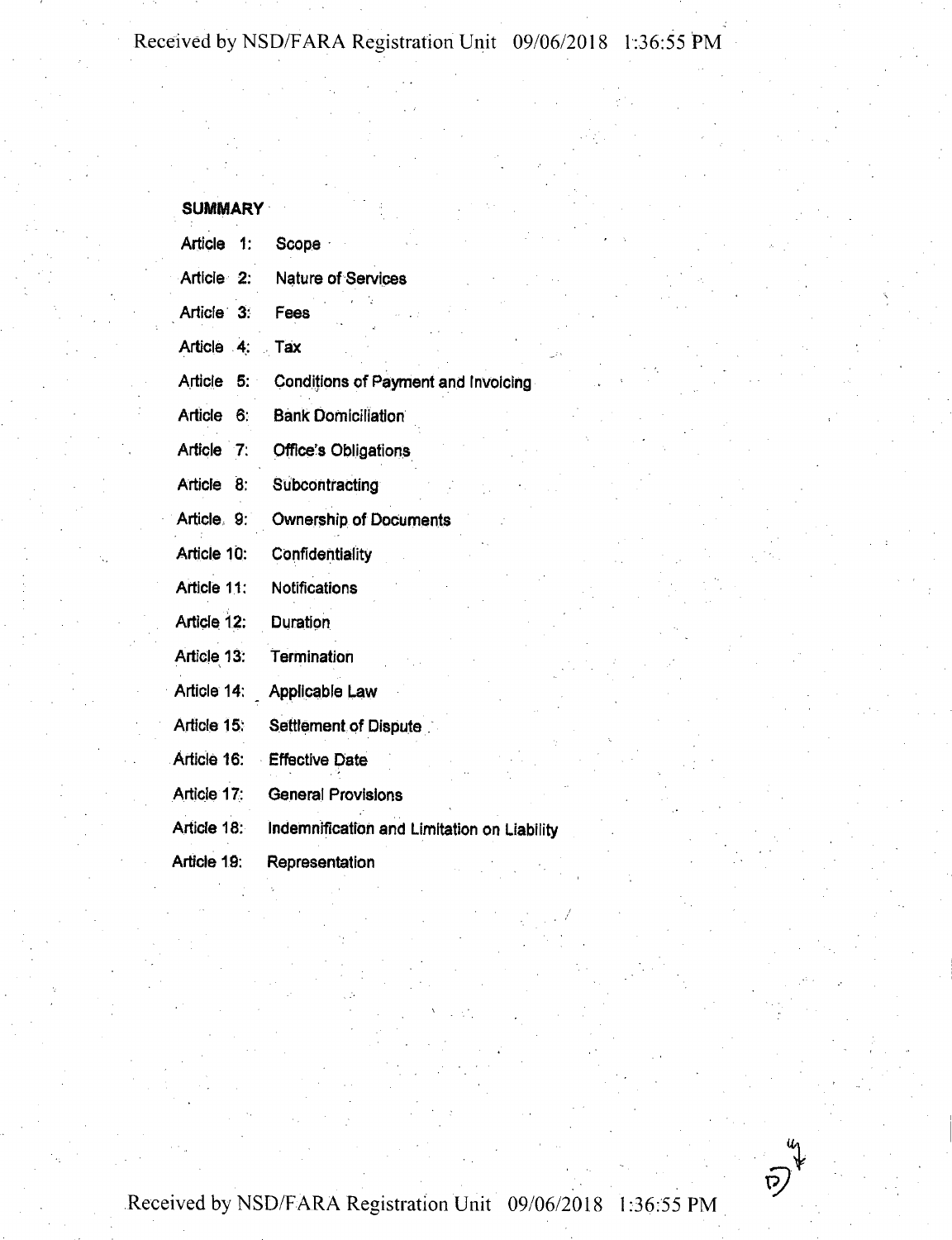#### CONSULTING AGREEMENT

#### **Between**

**the National Company for the exploration, production, transportation, transformation and marketing of hydrocarbons "SONATRACH" whose registered office Is situated at Djenane El Malik Hydra, Algiers, Algeria^ hereinafter referred to as the "Clienf represented by Mr. Karim Djebbour, Directeur du Cabinet, fully empowered for the purposes of this Agreement.**

**On the one hand,**

**And**

**International Policy Solutions, LLC, whose registered office is situated at 499 South Capitol Street, SW, Suite 608A, Washington, DC, 20003, USA, herein after referred to as the "Firm" represented by Mr. David C. Jory, Managing Member, fully empowered ;for the purposes of this Agreement**

**On the other hand,**

**The parties have agreed to the following:**

# ARTICLE 1; Scope

**The Firm shall provide government relations and strategic advice to Client and at Client's direction will:**

**1. Coordinate activities within the US designed to project an up-to-date image of the Client, the Algerian government and Algeria's role in regional and world affairs, to keep US policymakers briefed and current On developments in Algeria, and to promote Congressional, nongovernmental organizational, public and media support for Client's legitimate interests and policy goals.**

**2. Work with members and staff of the Congressional and Executive branches, ofthe US government to facilitate a greater understanding Of the Client's concerns and positions oh various issues with an emphasis on legislative and policy proposals of Interest to the Client by, among other things:**

**A, Facilitating official and unofficial visits to the Client for elected officials, journalists and policy-makers and others with an Interest In Client and Algeria.**

 $\mathsf{P}\mathsf{P}\left(\mathsf{P}\right)$  , the same of the set of the set of the set of the set of the set of the set of the set of the set of the set of the set of the set of the set of the set of the set of the set of the set of the set

ව)

**B. Working with interested members of Congress to facilitate the creation of an "Algerian Caucus" of those members with a special interest in Algeria and the**

 $\mathbf{1}$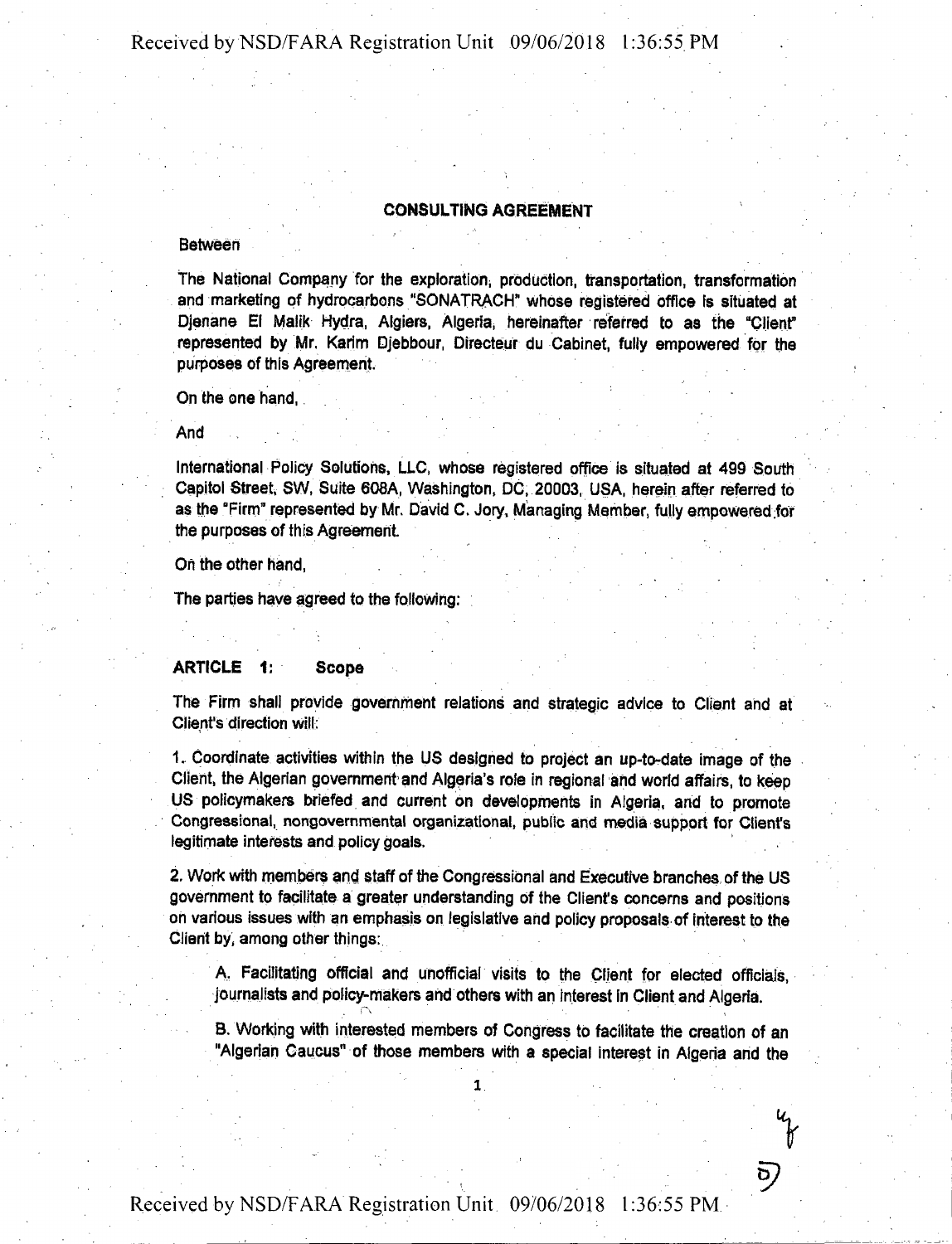**region, the Algerian people and its role in the world and with a desire to strengthen ties between Algeria and her people and the US and her people.**

**C.Promoting contacts within targeted US business sectors in consultation with the Client to develop and increase cooperation between US and the Client's business interests on specific projects.**

### ARTICLE 2: Nature of Service

**The services to be carried out by the Firm under this Agreement, consist mainly in:**

- **® Rendering services to the Client with respect to legislative, regulatory, administrative and media matters of importance to the Client:**
- **« Providing counsel to and conduct lobbying activities for the benefit of the Government of Algeria and the Client in particular.**
- **• Working with American business communities to increase their interest toward the Client Sonatrach, its affiliates and more generally Algeria in terms of partnership, business and investment.**
- **• Actively and aggressively promoting trade and partnership between the Client, and/or its affiliates , and US companies in particular in the oil & gas industry and more generally promote commercial partnership and investment between Algeria and the United States.**
- **« Contributing to promote business attractiveness in Algeria in particular in the hydrocarbon sector with US companies including promoting the attractiveness of the law of hydrocarbons.**
- **• Contributing to strengthen the relations of friendship and cooperation between the Client, and/or its affiliates, and US companies and between Algeria and the United States.**
- **a Working with members and staff of the Congressional and Executive branches of the United States government to facilitate a greater understanding of the Client's concerns and Algeria's concerns and their positions on various issues.**
- **• Mobilizing non-governmental organizational, public and media support for the Client, its affiliates and Algeria.**

**2**

*V*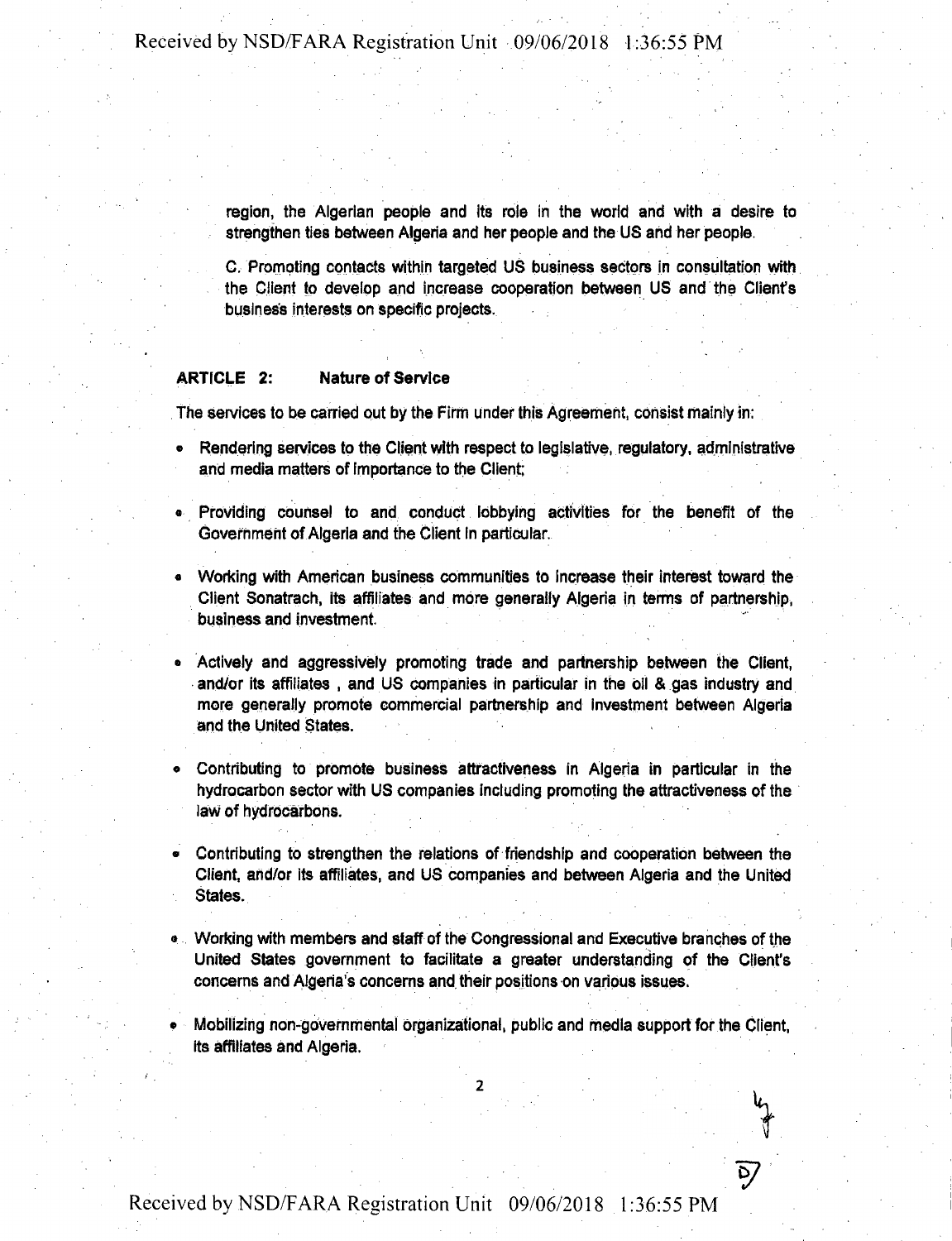- Promoting Algeria's role of peace and cooperation in world and regional affairs,
- Enhancing the image of the Client, its affiliates and Algeria in the United States.
- Assisting Client, its Affiliates and Algeria to increase the pace of growth in science, technology, engineering, and math programs.
- Introducing higher learning institutions to Client,

#### ARTICLE 3: Fees

In consideration for the provision of the Company's services under this Agreement, the Customer will pay each month to the Company a non-revisable gross lump sum of US \$ 32,894.74.

This amount is subject to 24% corporate income tax (IBS) withholding tax in.accordance with Algerian tax legislation.

The net transferable amount monthly is \$ 25,000.

For travels within Algeria made for the purposes of this Agreement, the Client will provide the Firm's representatives with prepaid air tickets, to / from, and will take care of their transportation, accommodation and meals in Algeria.

Expenses incurred by the Firm in connection with the implementation of this Agreement and related to travel, accommodation and food expenses outside Algeria will be billed separately by the Firm to the Client who will pay them upon receipt provided that such expenses were incurred at the request of the Client and that the Firm provided the Client with any evidence of any expenditure.

Such rechargeable costs shall be reasonable and in all cases not exceed gross sum of US \$13,157.89 per month, in accordance with the action plan referred to in Article 7 of this Agreement,

This amount is subject to 24% corporate income tax (IBS) withholding tax in accordance with Algerian tax legislation.

The maximum net transferable amount monthly is \$ 10,000.

P)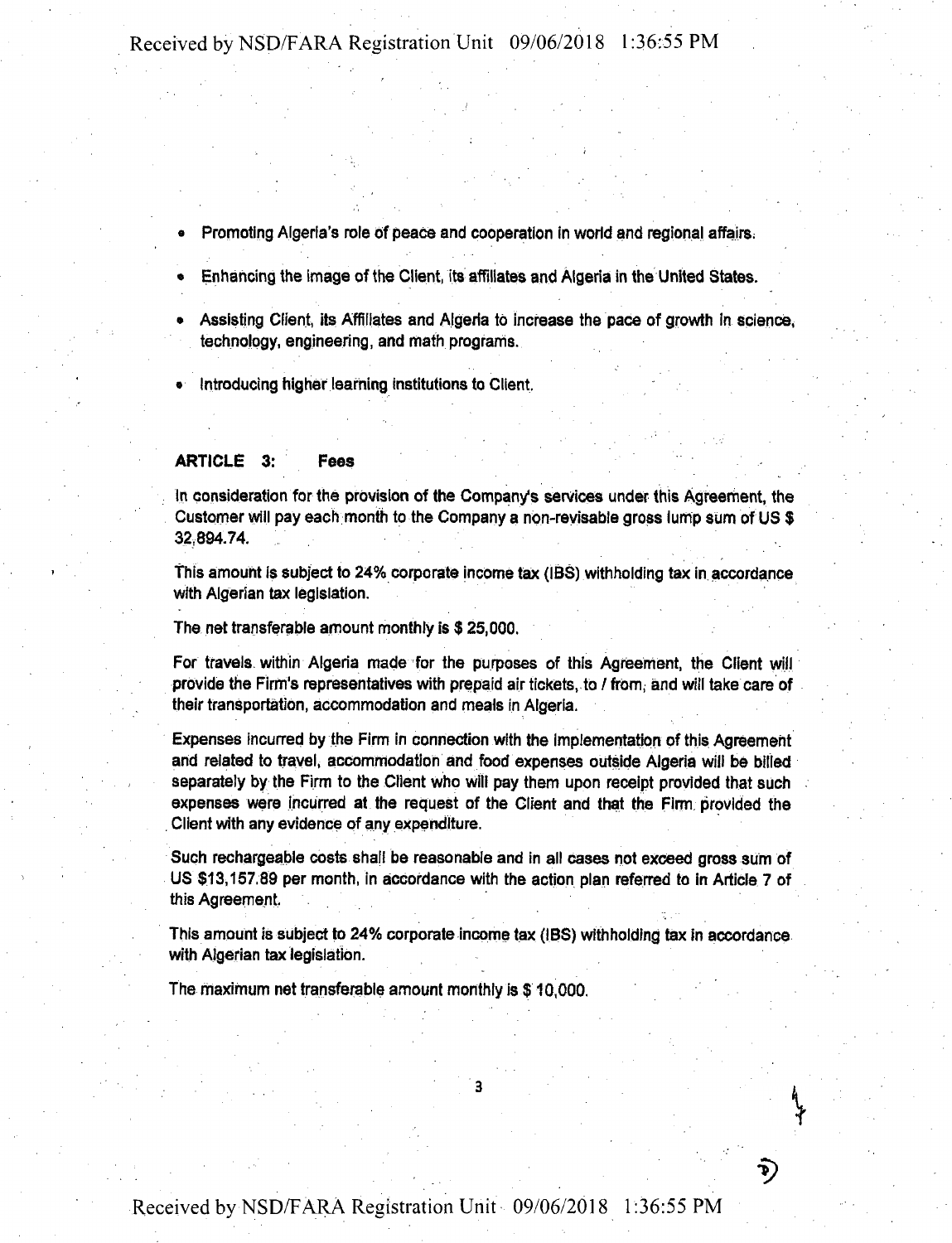#### ARTICLE 4: Tax

The Firm shall pay and accept sole liability for all taxes, withholding taxes, imposts and duties of any kind which may be assessed or levied by whatsoever authorities on the Firm, its employees, representatives and subcontractors, in any country in connection with this Agreement.

The Client may withhold and shall pay to the applicable Algerian tax authorities on behalf of the Firm, any withholding tax required by the government and authorities within Algeria on any fees paid to the Firm under this Agreement.

No later than three (3) months after the payments provided in this Agreement are due, the Client shall provide the Firm with the original tax receipt or certificate issued by the Algerian tax authorities showing payment of the withheld tax. The Firm understands that issuance of such receipt or certificate by the Algerian tax authorities is outside the direct control of the Client. If such receipt or certificate cannot be obtained within the specified three (3) month period, the Client will provide the Firm with an affidavit signed by the Client's chief financial officer certifying that payment of the withheld tax has been made to the Algerian tax authorities, and the Client will continue to use reasonable efforts to obtain an original tax receipt or certificate.

### ARTICLE 5; Condition of payment and invoicing

All invoices submitted by Firm to the Client shall be due and payable upon receipt. Firm reserves the right to impose an interest charge equal to one and one percent (1.0%) per month in respect of any invoice which is outstanding for more than forty five (45) days. The Client shall send ail invoicing instructions to Firm including, without limitation, providing an e-mail address or other electronic submissions instructions for Firm to send its invoices upon execution of this Agreement.

The Firm shall address each month to the Client a fees and charges' invoice for payment.

For each month, an invoice shall be issued in three original copies. Each invoice shall include the following information:

- i. a date and a reference number;
- ii. the detail of the main services performed during the concerned month;
- iii. the incurred fees and evidences related to;
- iv. the costs incurred and the related supporting documents, if applicable;

**4**

5**?**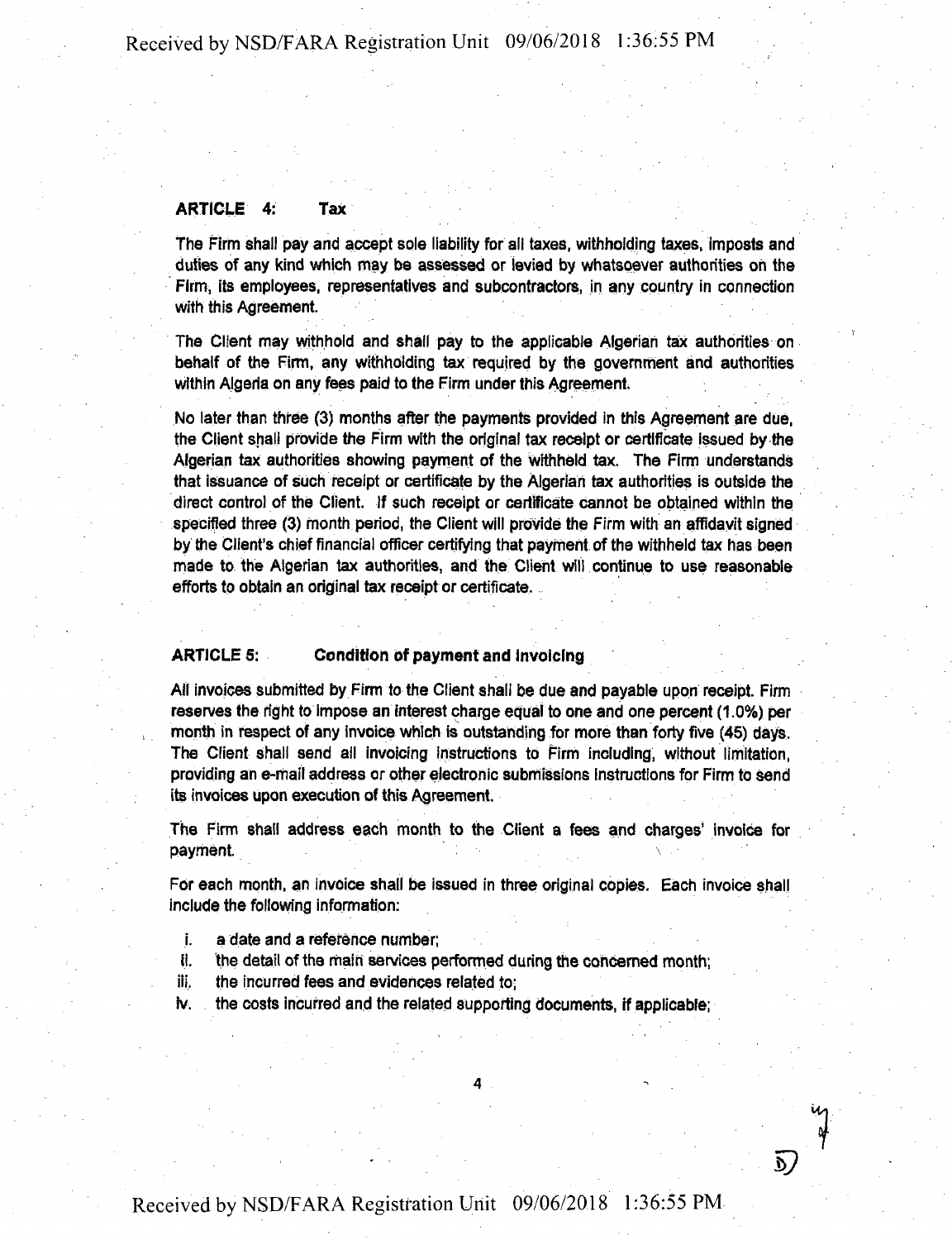- v. the exchange rate applied, in the case where the costs borne by the Firm would have been in a currency other than US Dollars (the rate to be applied is the day of the date of the invoice); and
- vi. the signature by the empowered person.

The failure of the Client to pay any invoice within 45 days of receipt shall be deemed a material breach of this Agreement and the Firm may immediately cease providing its services hereunder.

#### ARTICLE 6: Bank Domiciliation

The Client shall pay its owed payment under this Agreement through transfer for the account of:

Wire to First United Bank & Trust Co.

**ABA Routing** 

Account

Credit: International Policy Solutions, LLC

### ARTICLE 7: The Firm's Obligations

The Firm commits to provide client with services, advices or assistance as well as other relevant and necessary information related to the fields mentioned in Article 2 hereinabove.

The services rendered by the Firm shall be at the highest professional level.

The Firm will provide services which, from the Client point of view, can contribute to the achievement of its objectives to / with the United States.

The Firm shall devote the required business time and undertake all necessary initiatives, under the supervision of the Client, The Firm will ensure that all appropriate communications will be made to advance the interests of the Client and the political and economic advancement of Algeria.

The Firm will keep the Client closely apprised regarding the specific nature of the activities and the feedback received from Congress, federal government officials, civil society and business communities. The Firm will be available for regular consultations with designated representative of the Client.

**5**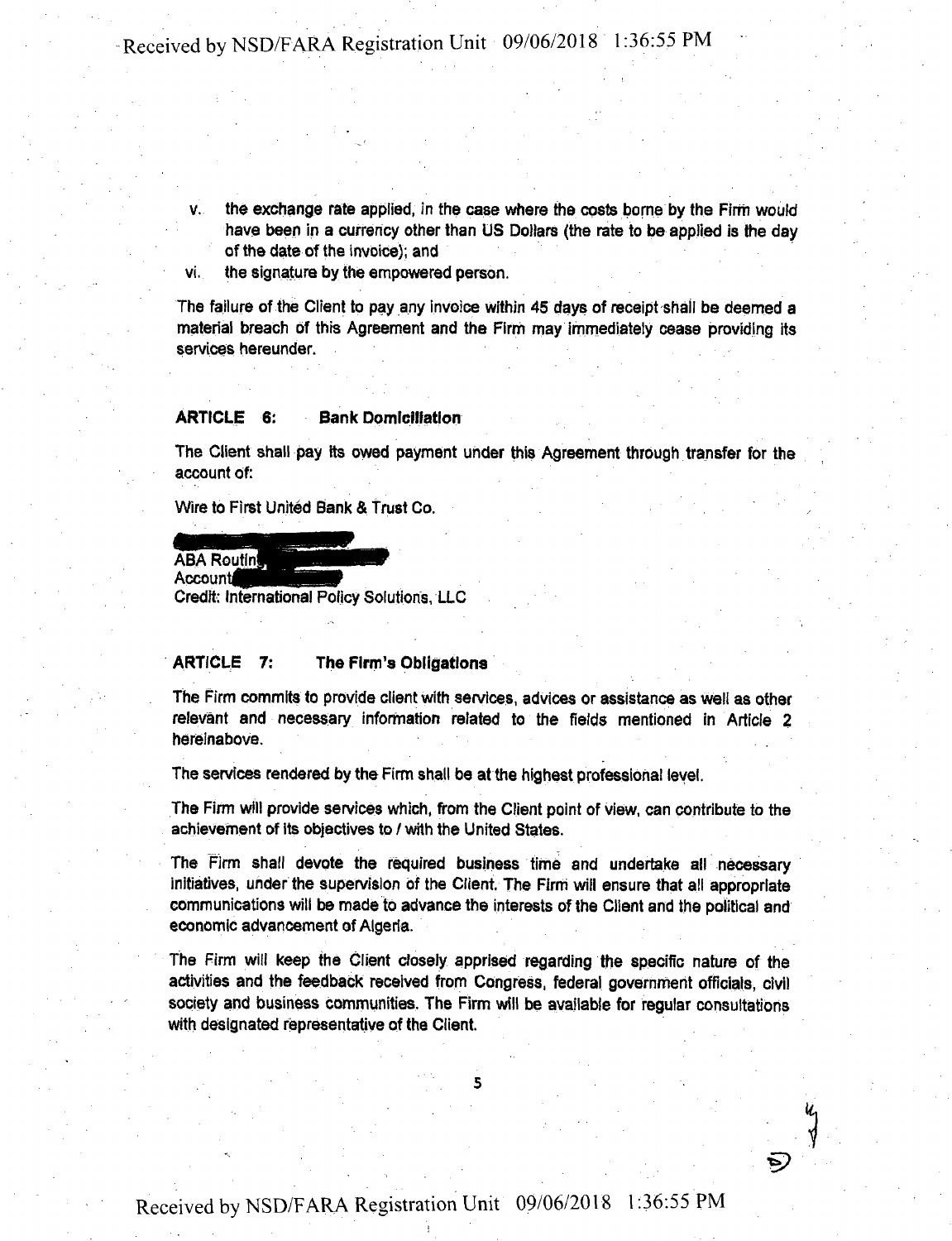The Firm shall submit, in the seven days preceding the beginning of each month, its action plan for the upcoming month for approval by the Client. The lack of response from the Client two days before the beginning of the month will be deemed approval of the plan by the Client.

The Firm shall provide monthly written reports of activities undertaken in furtherance of the goals of this agreement.

The Firm shall designate a focal point to be In contact with the Client.

The Firm shall Submit, in the seven days preceding the end of this agreement, a detailed final report on the actions undertaken and carried out.

#### ARTICLE 8: Subcontracting

The Firm commits not to subcontract the services which shall be conferred upon it by the performance of this Agreement, without Client prior written agreement. Client's approval shall not in any case release the Firm from its obligations and/or responsibilities.

### ARTICLE 8: Document's Ownership

Any document, notice, studies, consultation etc., as elaborated or made by the Firm pursuant to any requested service paid by the Client under the conditions provided for in this Agreement shall be the Client's ownership. The foregoing shall not preclude the Firm from keeping copies of documents Created under this Agreement or otherwise limit its compliance with any federal or state law.

Except for documents created expressly for the Client, all other documents provided by the Firm to the Client shall remain the property of the Firm. The Client shall return such documents to the Firm upon the performance of the relevant service.

Except for public documents, all other documents provided by the Client to the Firm shall remain the property of the Client. The Firm shall return such documents to the Client upon the performance of the relevant service.

**6**

চ্চ

りす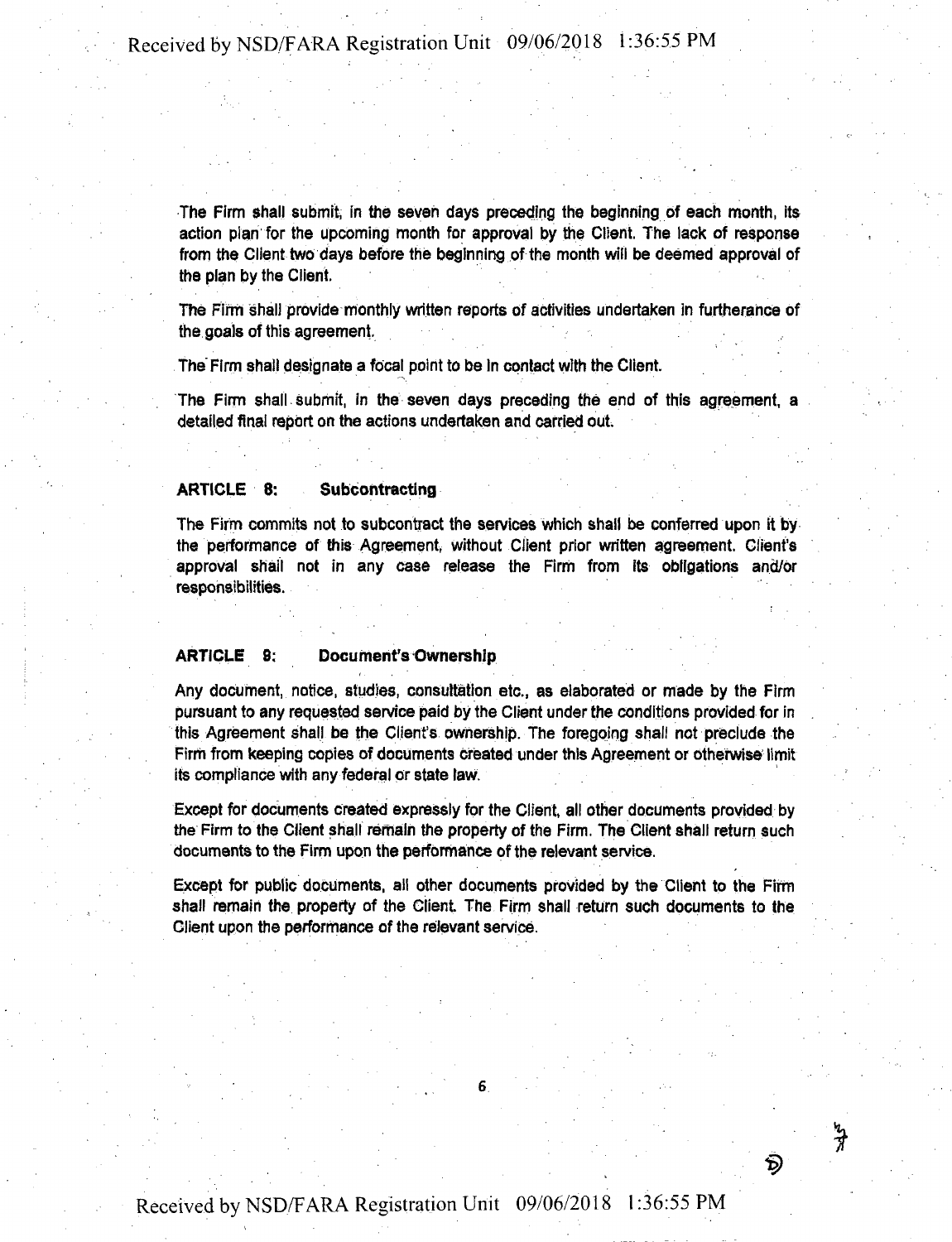### ARTICLE 10: Confidentiality

The Firm undertakes to respect the confidential nature of information and documents communicated to it within the framework of this Agreement.

Absent the Client's approval or required by law, no documents, information or pieces of Information communicated by the Client to hie Firm shall be disclosed to third parties except in performance of the Firm's services under this Agreement.

The Client understands and agrees that the Firm will file a copy of this Agreement with the U.S. Department of Justice In accordance with the Foreign Agents Registration Act, 22 U.S.C. § 611 et seq, ("FARA") and will make all filings and disclosures as are necessary under FARA.

#### ARTICLE 11: Notifications

Any notification made by either Party to the other, shall be sent in writing to the following addresses:

SONATRACH, Djenane El Malik, Hydra, Alger 16035, Algeria, to the attention of Mister the General Secretary

The Firm, to the attention of David C. Jory, 499 South Capitol Street, SW, Suite 608A, Washington, DC 20003.

### ARTICLE 12 Term

This Agreement is made for a duration of one (01) year as from the effective date.

This Agreement may be renewed by a mutual written agreement of the Client and the Firm.

### ARTICLE 13: Termination

This Agreement can be terminated by one or the other contracting Parties, by registered letter with an acknowledgment of receipt sent upon a prior notification of thirty (30) days.

In the event this Agreement is terminated, the Firm shall, upon the Client's request, either - at Client's discretion - finish all the works in progress at the termination's moment, or take ail the steps, including, as the case may be, the restitution of the required documents to ensure that the works be finished under equivalent conditions by other experts as appointed by the Client.

 $\mathcal{L} \left( \mathcal{L} \right)$  , where  $\mathcal{L} \left( \mathcal{L} \right)$ 

D)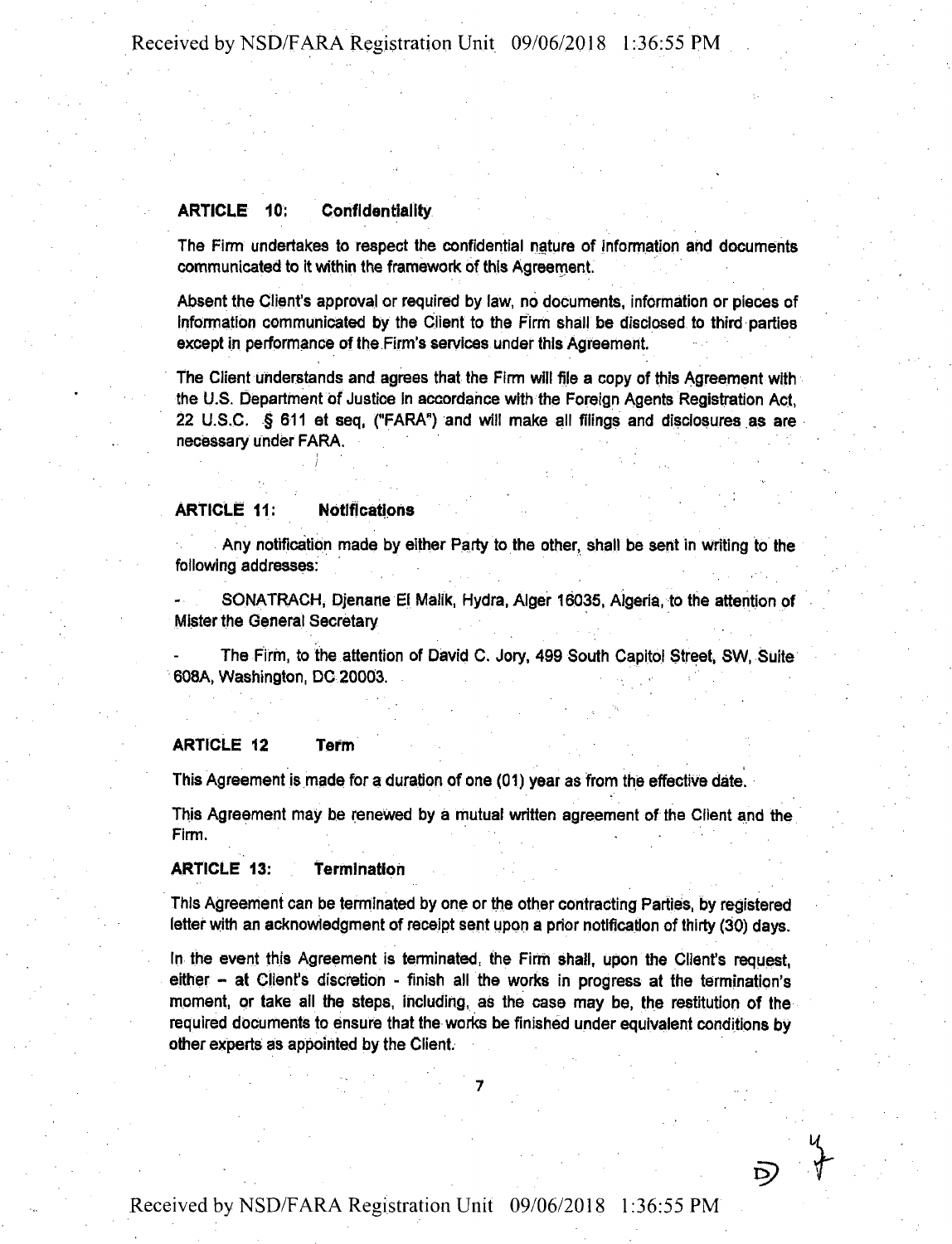In the event that this Agreement is so terminated in advance of its scheduled completion, the Client shall pay to Firm, upon receipt of an invoice, any and all charges earned and/or incurred by Firm in connection with the Services pursuant to this Agreement up to the time of its termination and shall indemnify Firm as provided in herein.

## ARTICLE 14: Applicable Law

This Agreement shall be governed by the Algerian law. It shall be interpreted and implemented in accordance with the applicable laws in Algeria, in particular the Algerian Civil Code "Code Civil Algerian".

The foregoing notwithstanding, the laws of the United States shall apply with respect to the Firm's compliance With FARA {and any other applicable Federal law) and the laws of the District of Columbia shall apply with respect to Article 18.

### ARTICLE 15: Settlement of Disputes

The Client and the Firm shall endeavor, as far as possible, to settle amicably any dispute or controversy that might arise in connection with the interpretation or the implementation of this Agreement.

In the event the amicable attempt of conciliation fails, the dispute shall be referred to the jurisdiction of the court of Algiers "Tribunal d'Alger".

## ARTICLE 16: Effective Date

This Agreement shall enter into force on September 1st, 2018.

### ARTICLE 17: General Provisions

It is understood and agreed, with respect to the services the Firm shall render pursuant to this Agreement, that the Firm will perform such services exclusively as an independent contractor to, and not as agent or employee of, the Client.

This Agreement may be executed in one or more counterparts, each of which shall be deemed to be an original, but all of which together shall constitute one instrument.

**8**

**x>**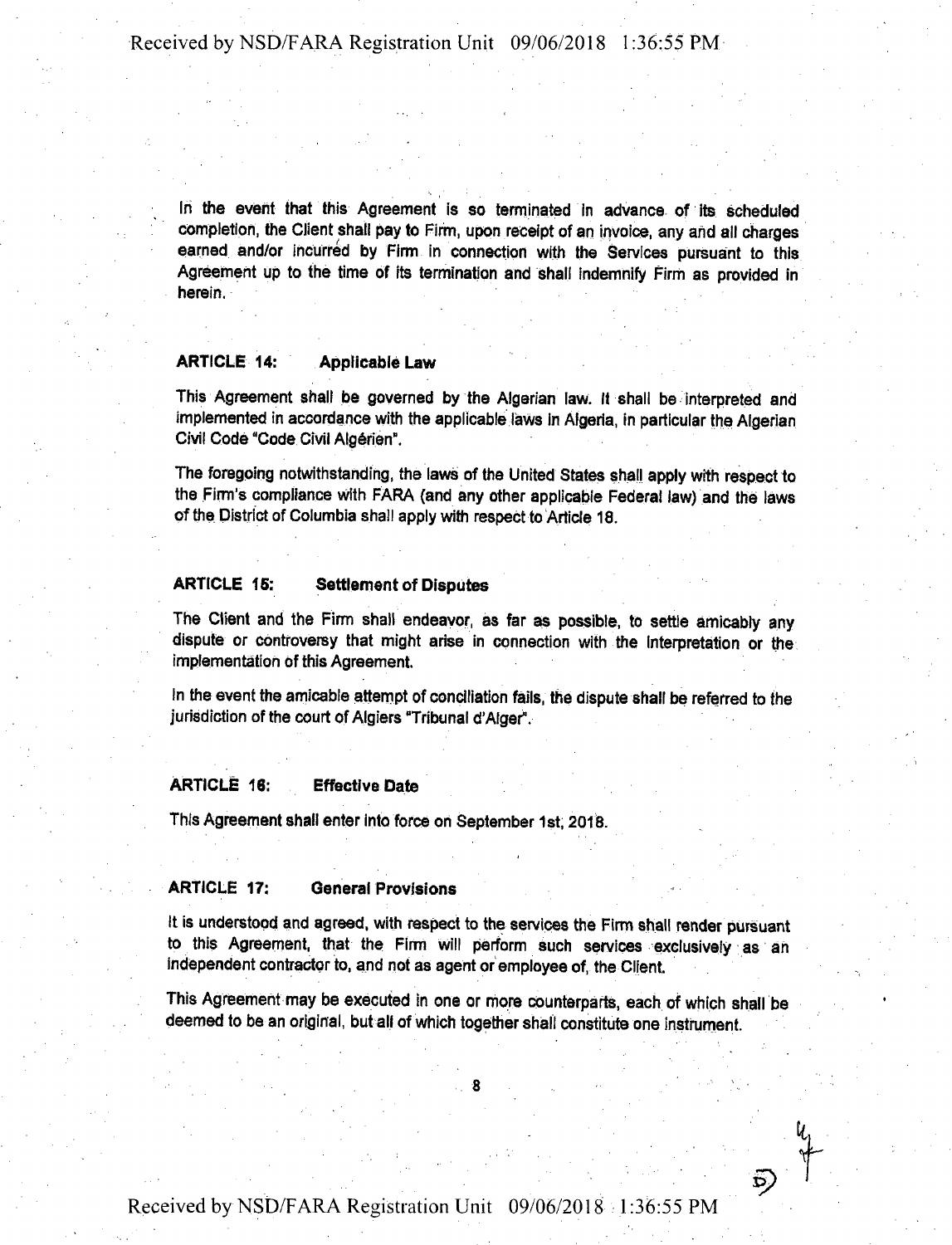This Agreement is awarded in accordance with the Client current procurement procedure.

The Client acknowledges and agrees that at no time shall the Firm undertake, or be asked to undertake, any action deemed to be against the interest of the United States government or in contravention of the Foreign Corrupt Practices Act 15 U.S.C. §§ 78dd-1, et seq. ("FCPA") or any other U.S. or international law.

The Client acknowledges that the Firm intends to fully comply with the Foreign Agents Registration Act, 22 U.S.C. § 611 et seq, ("FARA") and any other applicable federal or state statute or regulation. Client understands and acknowledges that such compliance will require public disclosure of this Agreement and the Firm's activities on behalf of the Client. Nothing herein shall be construed as limiting in any manner the Firm's obligations to comply with FARA or any other applicable federal or state statute or regulation and the compliance with any such statute or a request by any enforcement agency shall not be deemed a breach of this Agreement by the Firm.

### ARTICLE 18. Indemnification and Limitation on Damages

Neither party will be liable for consequential, indirect of punitive damages (including lost profits or savings) for any cause of action, whether in contract, tort or otherwise, even if the party was or should have been aware of the possibility of these damages. For the avoidance of doubt, the limitation of liability in this paragraph does not apply to the indemnity obligations in this Agreement.

The Firm shall not be held responsible for and shall not be held liable to Client for any loss, damage, or other adverse consequence that may result from any regulatory, or political decision or action being rendered against the Client or Client's interests.

The Client acknowledges that the sole parties to this Agreement are the Firm and the Client and in no event shall any employees, members, directors, agents, representatives, or controlling persons of the Firm, nor any company affiliated with the Firm, have any liability to the Client or any third party for any matter relating to this Agreement.

9

y.<br>Y

 $\overline{D}$